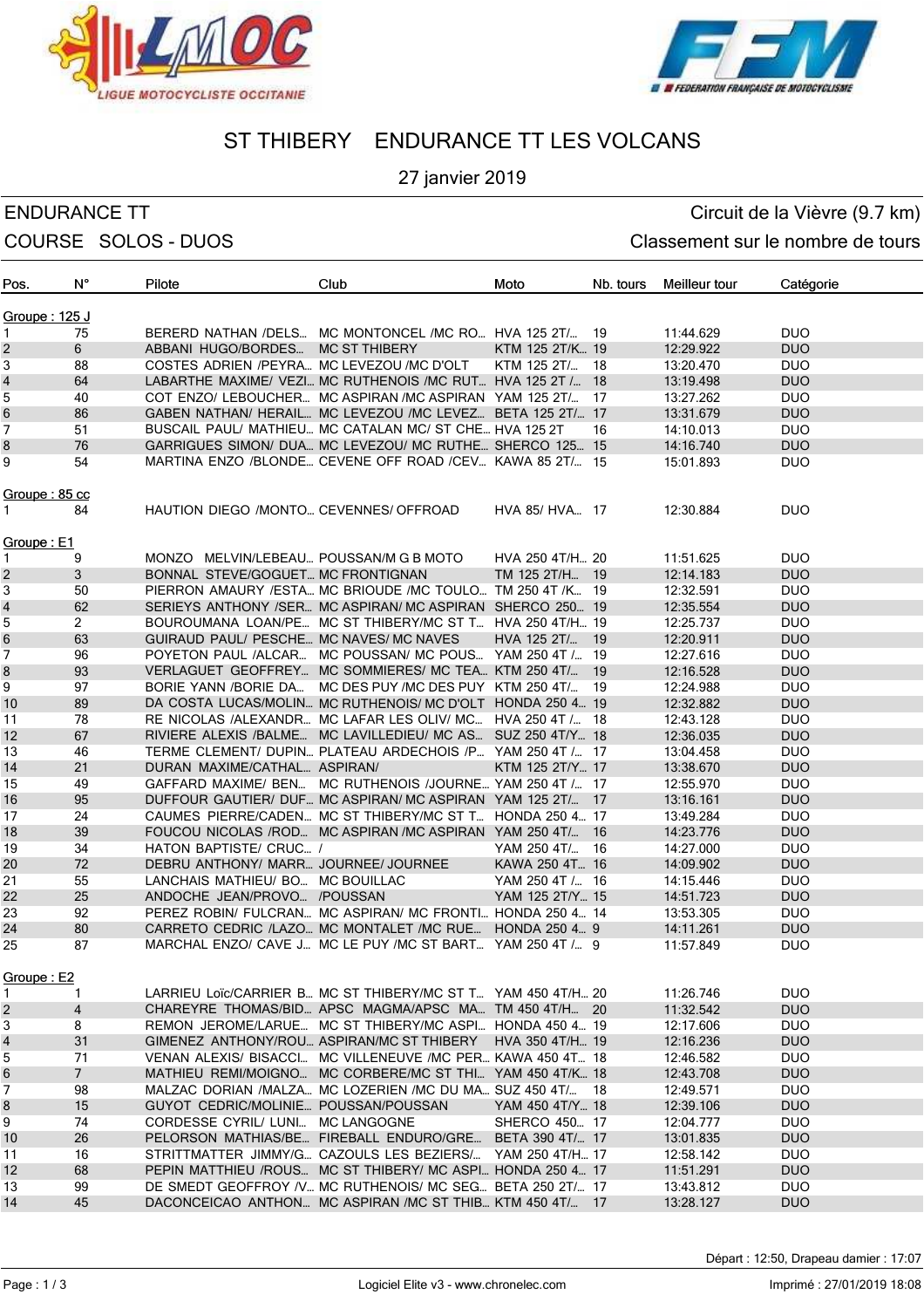



# ST THIBERY ENDURANCE TT LES VOLCANS

### 27 janvier 2019

## ENDURANCE TT CIRCUIT CONTROLLER EN CIRCUIT CIRCUIT CONTROLLER CIRCUIT CIRCUIT CIRCUIT CIRCUIT CIRCUIT CIRCUIT COURSE SOLOS - DUOS COURSE SOLOS - DUOS

| Pos.               | N° | Pilote                                    | Club                                                         | Moto                      | Nb. tours | Meilleur tour | Catégorie  |
|--------------------|----|-------------------------------------------|--------------------------------------------------------------|---------------------------|-----------|---------------|------------|
| Groupe: E2 (Suite) |    |                                           |                                                              |                           |           |               |            |
| 15                 | 90 | FRESSE MATHIAS/ BONI MC ASPIRAN /JOURNEE  |                                                              | KTM 350 4T/K 17           |           | 14:10.142     | DUO        |
| 16                 | 36 |                                           | KNOCKAERT JULIE / EXP ASPI RACING/ MC CEVEN SHERCO 300 16    |                           |           | 14:10.398     | <b>DUO</b> |
| 17                 | 85 |                                           | TIXADOR ALEXANDRE/ L MC PRIMEUR/ MC ALAIRA SHERCO 300 16     |                           |           | 14:00.624     | <b>DUO</b> |
| 18                 | 91 |                                           | DUFOUR PACO/ CARRIE MC CEVENNES/ MC CEVE HONDA 450 4 16      |                           |           | 13:53.500     | DUO        |
| 19                 | 83 | FOURCADE ERIC /STHUR AS KANTIA/ AS KANTIA |                                                              | KTM 350 4T $/_{\dots}$ 16 |           | 14:08.709     | <b>DUO</b> |
| 20                 | 73 |                                           | MAURIN LORIS /PARIS JU MC CEVENNES /MC PRIM HVA 350 4T/      |                           | - 16      | 13:56.592     | <b>DUO</b> |
| 21                 | 41 |                                           | POURCHIER STEPHANE / MC DOMAZAN /MC PRIME HVA 350 4T / 15    |                           |           | 14:37.972     | <b>DUO</b> |
| 22                 | 57 | EL GARAA ISSAM/ CAVAL CMP 30 / CMP 30     |                                                              | HVA 250 2T/ 15            |           | 15:16.174     | DUO        |
| 23                 | 18 | DORBE KEVIN/LEHERICE                      |                                                              | SHERCO 300 14             |           | 16:27.688     | <b>DUO</b> |
| 24                 | 28 | CABIROU RUDY/VERNH /ST AFRICAIN           |                                                              | HVA 350 4T/H 5            |           | 12:47.640     | <b>DUO</b> |
| 25                 | 44 |                                           | BEAUQUIS THOMAS/ LEV MC ROCHOIS/ MC ROCH YAM 450 4T / 5      |                           |           | 14:07.356     | <b>DUO</b> |
| 26                 | 59 | RIDEL UGO/ CREMADES MC PRIVADOIS          |                                                              | HVA 250 $2T/\dots$ 4      |           | 16:33.700     | DUO        |
| 27                 | 94 |                                           |                                                              |                           |           |               |            |
|                    |    | ASSEMAT FABIEN /ROZE ASPI RACING/ JOURNEE |                                                              | YAM 250 4T/ 3             |           | 15:52.397     | <b>DUO</b> |
| Groupe: E3         |    |                                           |                                                              |                           |           |               |            |
| $\mathbf{1}$       | 33 |                                           | PANIS KEVIN /LEVESQUE MC MONTALET /MC FRO HVA 500 4T/ 20     |                           |           | 11:45.155     | <b>DUO</b> |
| $\overline{c}$     | 53 |                                           | RICHAUD VALENTIN /LAF MC APTESIENS /MC ST R GASGAS 300 20    |                           |           | 11:54.488     | <b>DUO</b> |
| 3                  | 10 |                                           | RICHIER FLORENT/BARB MC ST THIBERY/MC ST T HONDA 450 4 19    |                           |           | 11:47.897     | <b>DUO</b> |
| 4                  | 48 |                                           | PEREZ FABIEN /BAQUE J MC ST THIBERY/ MC ST T HVA 350 4T/K 18 |                           |           | 12:56.181     | DUO        |
| 5                  | 47 | MINONDO JULIEN/ SORH AS KANTIA/ MC ERROBI |                                                              | YAM 250 2T / 18           |           | 13:12.298     | <b>DUO</b> |
| 6                  | 13 |                                           | DOUCET CLEMENT/CARI MC ST THIBERY/MC ST T GASGAS 300 17      |                           |           | 13:25.917     | <b>DUO</b> |
| 7                  | 77 |                                           | BUFFAZ BASILE /RABATT MC ENTRAIGUES /MC PL HVA 125 2T/ 17    |                           |           | 13:29.867     | <b>DUO</b> |
| 8                  | 17 | BAUDIN KEVIN/MAESA L POUSSAN/POUSSAN      |                                                              | YAM 250 4T/H 16           |           | 14:08.574     | <b>DUO</b> |
| 9                  | 69 |                                           | COUTELLE STEPHANE /A MC TOULOUSE /MC YSSI KAWA 250 4T 16     |                           |           | 14:00.061     | <b>DUO</b> |
| 10                 | 81 |                                           | PLAT YANN/ GELLOZ RO MC ASPI RACING/ MC AS SHERCO 300 16     |                           |           | 14:04.496     | <b>DUO</b> |
| 11                 | 32 | POUGET AXEL/ JULIAN C JOURNEE JOURNEE     |                                                              | SHERCO 300 16             |           | 14:28.720     | <b>DUO</b> |
| 12                 | 14 |                                           | CALLAVIZZA ALEXANDR PRIMEUR/MC WELCOME HVA 250 2T/H 13       |                           |           | 14:15.821     | <b>DUO</b> |
|                    |    |                                           |                                                              |                           |           |               |            |
| Groupe : Féminine  |    |                                           |                                                              |                           |           |               |            |
| $\mathbf{1}$       | 65 |                                           | GIPOULOU HEIDI / TIXAD MC POUSSAN/ MC PRIME YAM 125 2T/S 14  |                           |           | 15:01.072     | <b>DUO</b> |
| Groupe: Père/fils  |    |                                           |                                                              |                           |           |               |            |
|                    |    |                                           |                                                              |                           |           |               |            |
| 1                  | 37 |                                           | GUILLON TOM /GUILLON MC ST THIBERY /MC ST T HONDA 450 4 19   |                           |           | 12:37.947     | <b>DUO</b> |
| $\overline{2}$     | 27 |                                           | MOREAU YANN/MOREAU MC RABASTINOIS/MC RA KTM 350 4T/K 19      |                           |           | 12:54.375     | <b>DUO</b> |
| 3                  | 19 | DUFRENE BLANDINE/DU MC ASPIRAN/JOURNEE    |                                                              | KTM 250 4T/K 16           |           | 13:25.225     | DUO        |
| 4                  | 79 |                                           | PILLON JEAN-CLAUDE /PI MC LA VOULTE /MC BOU YAM 250 2T / 16  |                           |           | 14:11.392     | DUO        |
| 5                  | 23 |                                           | LECLERC MATHIAS/LECL MC RACER ALBION/MC R KTM 125 2T/K 16    |                           |           | 14:37.006     | DUO        |
| 6                  | 12 | ZITOUNI MEHDY/ZITOUNI TRACER/TRACER       |                                                              | KTM 300 2T/K 16           |           | 13:54.425     | <b>DUO</b> |
| $\overline{7}$     | 38 |                                           | LAVABRE BENOIT/ LAVA MC VILLENEUVE /MC VILL KTM 300 2T / 15  |                           |           | 14:24.261     | <b>DUO</b> |
| 8                  | 11 |                                           | LECLERC STEPHANE/LE MC ENTRAIGUES/MC ENT SUZ 250 4T/K 15     |                           |           | 14:38.596     | <b>DUO</b> |
| 9                  | 30 |                                           | GUINOT CHRISTOPHE/G MC ST THIBERY/MC ST T YAM 250 4T/H 14    |                           |           | 14:47.782     | <b>DUO</b> |
| Groupe: VET        |    |                                           |                                                              |                           |           |               |            |
| 1                  | 29 |                                           | MURACCIOLE CEDRIC/GI MC SOMMIERES/MC SOM KTM 250 2T/K 18     |                           |           | 13:06.699     | DUO        |
| 2                  | 22 |                                           | PERPINAN DAVID/ROCQ MC ST THIBERY/MC ST T HONDA 450 4 17     |                           |           | 13:16.711     | <b>DUO</b> |
| 3                  | 70 |                                           | FEKETE ANTHONY /NOGI MC PRIMEUR/ MC PRIME HONDA 450 4 17     |                           |           | 13:36.662     | DUO        |
| 4                  | 35 | PABON FREDERIC/ CHAR T M S/HORIZON ENDURO |                                                              | HONDA 450 4 17            |           | 14:00.845     | <b>DUO</b> |
| 5                  | 66 |                                           | BALCOU NICOLAS /GIPO MC POUSSAN/ MC POUS                     | KAWA 250 4T 16            |           | 13:40.649     | DUO        |
| 6                  | 56 | MONTSERRAT BENOIT /A MC ASPIRAN /JOURNEE  |                                                              | SHERCO 250 16             |           | 13:28.428     | <b>DUO</b> |
| 7                  | 82 |                                           | LAGOUTE LAURENT/ FO MC PLAN D'ORGON /MC P YAM 250 4T/ 16     |                           |           | 13:53.477     | <b>DUO</b> |
| 8                  | 60 | PROUTEAU FREDERIC/ E JOURNEE/ JOURNEE     |                                                              | HVA 250 2T $/_{\dots}$ 15 |           | 14:55.357     | <b>DUO</b> |
| 9                  | 20 | DELERUE STEPHAN/AUB LE BOULOU/LE BOULOU   |                                                              | KTM 450 4T/K 15           |           | 14:59.218     | <b>DUO</b> |
| 10                 | 43 | ARNAUD NICOLAS /PUJO                      |                                                              | BETA 250 2T/ 14           |           | 15:26.769     | <b>DUO</b> |
|                    |    |                                           |                                                              |                           |           |               |            |